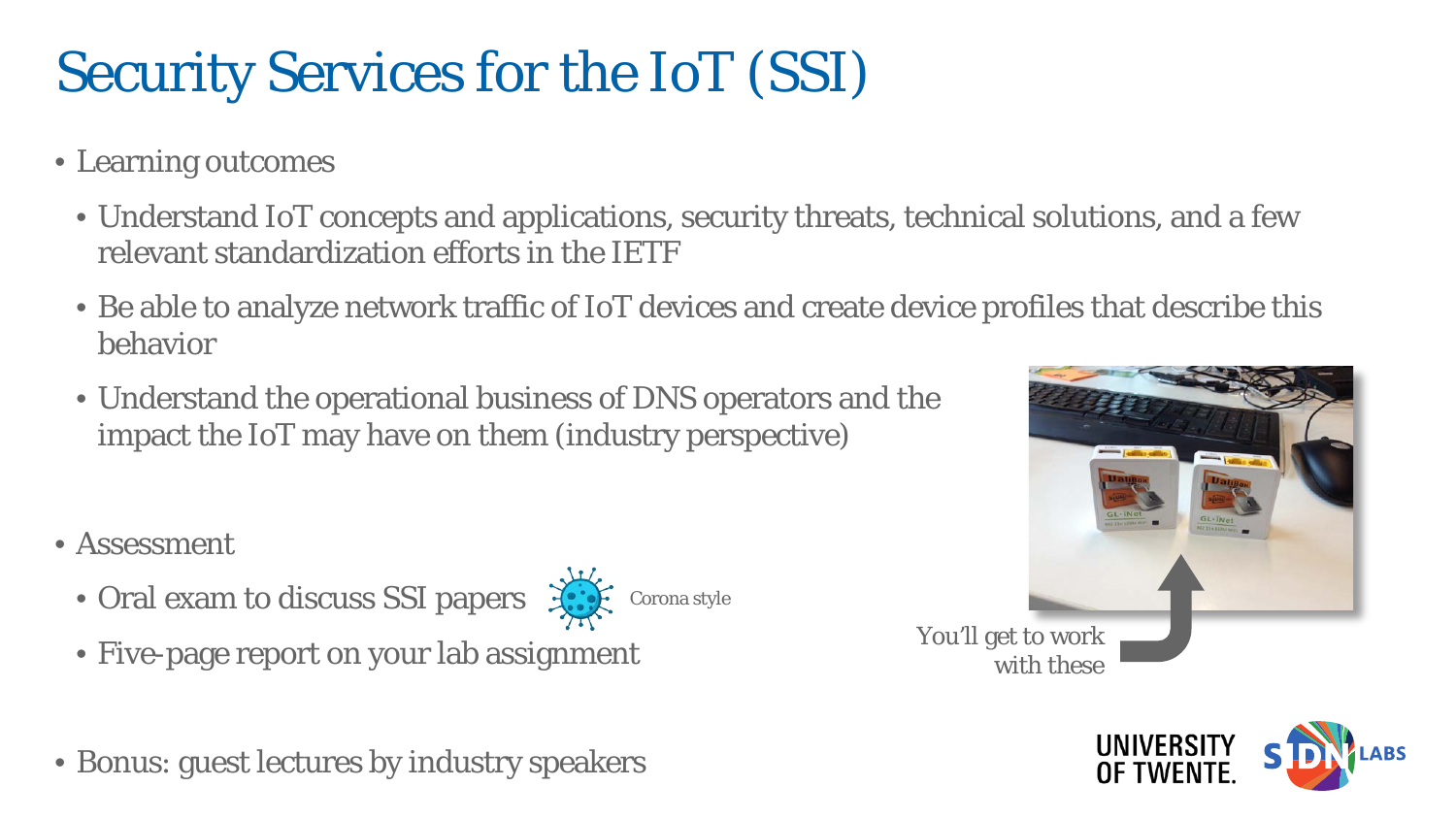## What do students think?

"Interesting topic and nice to see a collaboration with SIDN"

"Lectures were very informative"

**7.0**

well constructed<br>"Wide range of topics covered and thought out" which is good to get an overview of different aspects of IoT environment."

"Well constructed